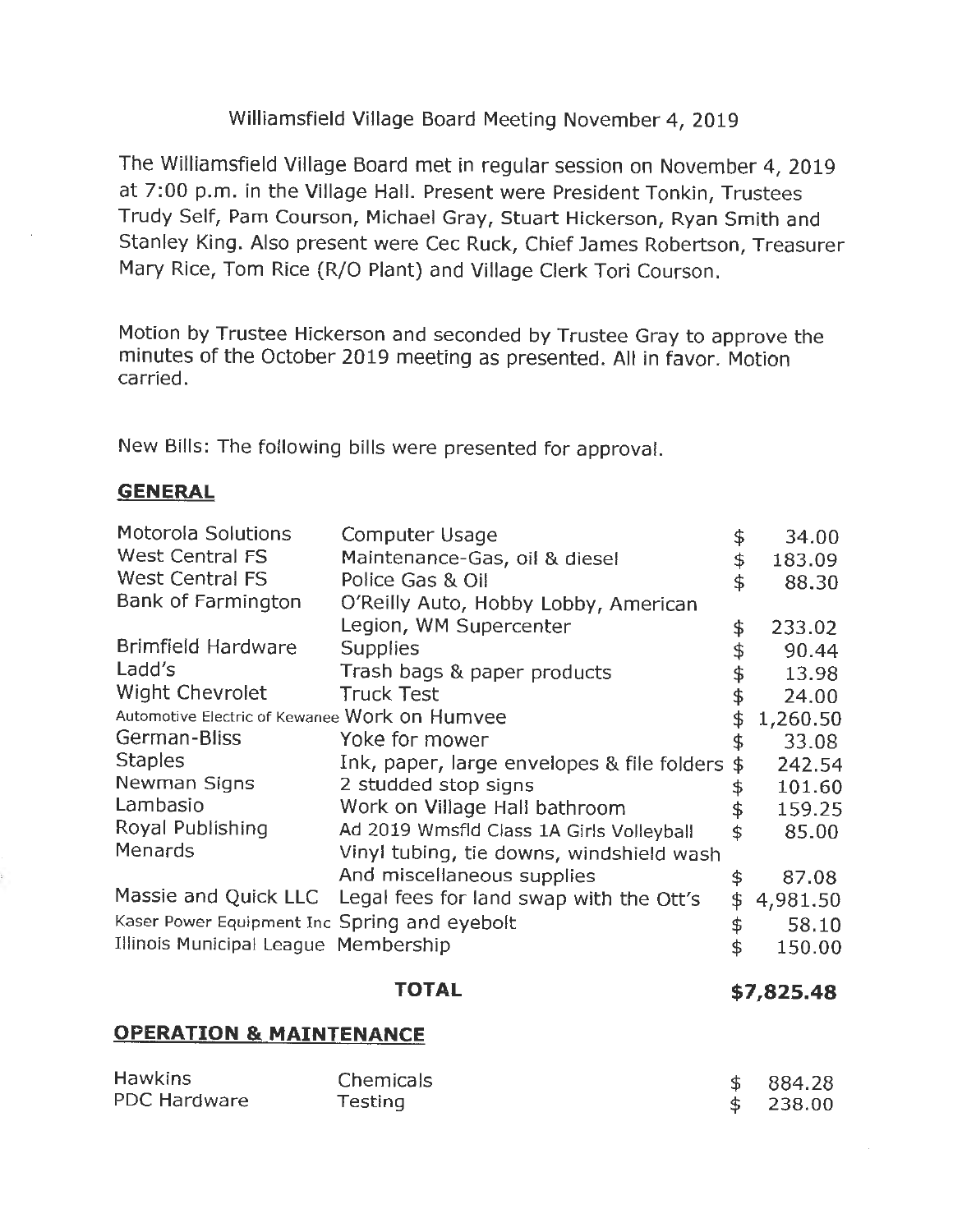| Oberlander Electric | Labor & material -24V contractor, time delay                   |            |
|---------------------|----------------------------------------------------------------|------------|
|                     | Fuses & trouble shoot                                          | \$1,471.38 |
| KVI, Inc            | Labor & material-Allen Bradley output card<br>& 10 hours labor | \$2,199.95 |

#### **TOTAL \$4,793.61**

#### **CERTIFICATE & INTEREST**

|  | Atlanta National Bank Interest on Debt Certificate | \$375.00 |
|--|----------------------------------------------------|----------|
|--|----------------------------------------------------|----------|

Massie and Quick LLC reduced our bill for the Ott alley dispute by 10%. As per the agreement on the land swap, the Village will reimburse the Ott's for the bill for Wallace Survey for \$200.00. Since the sinkhole at the Village Hall has been filled, the toilet will no longer flush. Lambasio is going to run a new line out the sewer and a vent will be installed.

Motion by Trustee Gray and seconded by Trustee Smith to approve the new bills as presented. All in favor. Motion carried.

President Tonkin reviewed financial statements for the month. All were in order. Motion by Trustee Smith and seconded by Trustee King to approve the financial statements. All in favor. Motion carried.

Public Comment: Mary Rice inquired if a "no parking" sign can be put up at the end of her street. She stated her street is very narrow and there is a truck parked near the end of her driveway where it is hard to see when backing out and it will be hard to plow snow around. President Tonkin is going to have a discussion with the resident on the safety hazards with parking there.

Cec Ruck stated all of the Christmas decorations are working. Last year, indoor extension cords were used on Gale Street for the big decorations on the street poles and she would like to purchase outdoor extension cords. The Board agreed to reimburse her for the cords. Lighting of the Park will be held on November 30 at 5pm. Cec will get ahold of Rick Howerton to schedule installation of the Gale Street decorations.

Correspondence: RMA sent templates to track Village's maintenance work, estimates, labor etc.

Street Report: They plowed for the first time this year, the spreader, plow and chains are all installed. Trustee Smith stated the Township was going to start charging the Village for salt and the agreement was, we used the Township's salt and they used our sand and shed to store the salt and sand.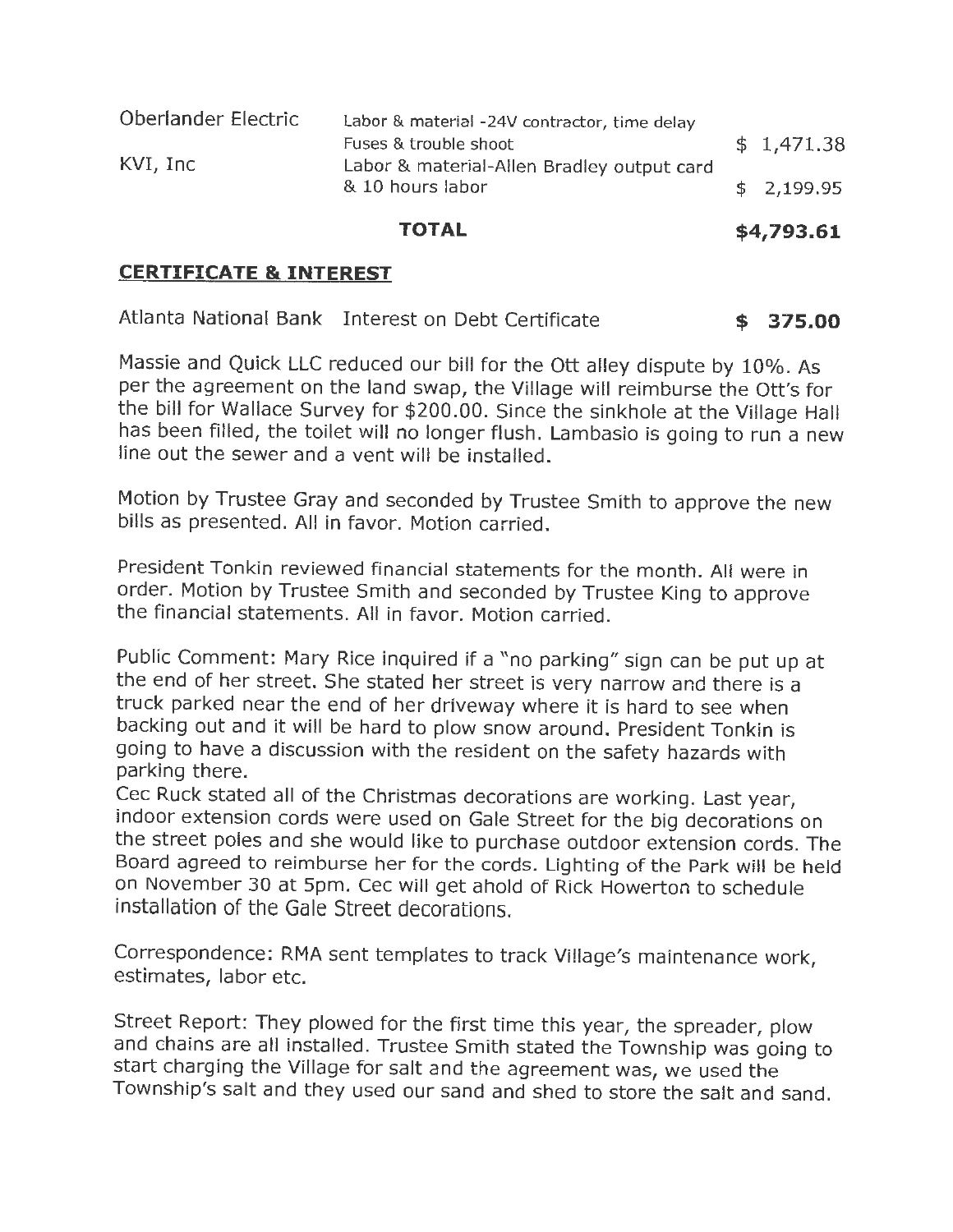Trustee Smith also stated Wade Yelm purchased a home on Olive Street and needs more room to park and asked if his alley could be graveled for parking, the Board believes that alley is closed. The resident should follow up with the Knox County Zoning Board to find out for sure.

Police Report: The Board thinks the Police Department needs to patrol more before and after school and pay close attention to Gale and Pine Streets. Chief Robertson stated he can cover a few mornings and afternoons.

The following calls for service were handled by the police department for the month of October:

| (2) Person Down   | Medical          |
|-------------------|------------------|
| <b>Burglary</b>   | Report on File   |
| 911 hang up       | Report on File   |
| Driving complaint | Unable to locate |

## **Citations issued in October:**

| <b>Violations</b>           | <b>Citations</b> | Warnings |
|-----------------------------|------------------|----------|
| Seatbelt                    |                  |          |
| Speeding                    |                  |          |
| Disobeyed Stop Sign         |                  |          |
| <b>Ordinance Violations</b> |                  |          |
| Other                       |                  |          |

Park Report: Trustee Courson stated the Parks Association met at the Williamsfield Public Library meeting room on October 29. Glass Specialty will be here either Thursday or Monday to install new windows to replace the broken ones in the caboose. Plans for more repairs to seal the caboose up before winter were discussed. Greenview has two out of three trees that we lost in stock and will make good on their warranty. Plans for the winter include forming a subcommittee regarding plans for the caboose and Williamsfield Veterans Memorial Park. A tentative budget for future plans was discussed. Lighting of the Park will be Saturday, November 30 starting at 5:00 with refreshments donated by Laura State Bank. A list of the pavilion reservations was read showing the impact the new playground equipment has had on the Park's activity. Please contact Pam Courson to reserve the pavilion and to get on the master calendar.

Water Report: Tom Rice stated the 2 bills listed above were due to a bad chip in the computer. There is a filter dripping and the part is ordered for \$260.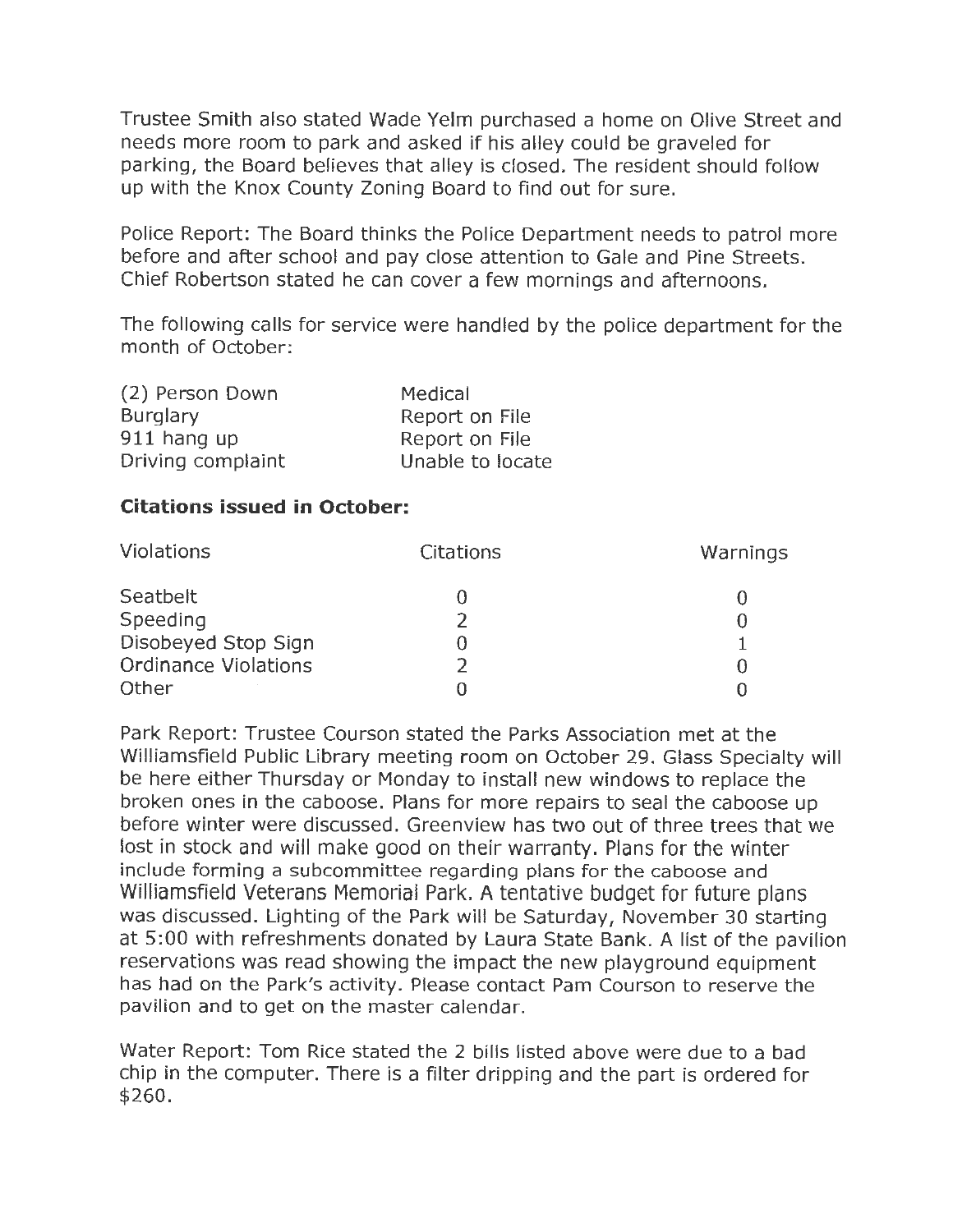Maintenance Report: Trustee King stated they did a lot of mowing and found a few broken tiles that will need to be addressed. Backhoe Joe is going to look a one and the maintenance department can fix the others. They power washed Caldwell Cottage before the parade, put up new stop signs on Pine Street, fixed a resident's water leak, shut off the water fountain at the Park. The Fire Department donated garage doors for the Maintenance Building.

Old Business: After discussing with Jordan from Massie and Quick Llc, President Tonkin emailed the Board members the options and draft ordinances for Cannabis sales in Williamsfield, there are basically 3 options; an ordinance that prohibits the sale of cannabis, an ordinance that approves the sale and the Village receives taxes from sales and has typical laws like the sale of alcohol or no action at this time and see what Knox County passes for counties and municipalities. The new law will be in place January 2020 so the Board decided to discuss cannabis sales at the December meeting. Another topic that will be discussed is how to handle employees with the new cannabis laws.

New Business: The maintenance department had an opening for a part time and there were 4 applicants. The Board discussed each applicant in detail and decided Mark Niebuhr was the most qualified; he has experience in concrete work, tile work and electrical work along with many other qualifications which are needed for Village work. A couple of the experienced applicants will still possibly be needed to help plow snow and mow periodically. Motion by Trustee Self and seconded by Trustee King to hire Mark Niebuhr for the part-time maintenance position. Roll Call Vote - Selfyes; Courson-yes; Gray-yes; Hickerson-yes; Smith-abstain; King-yes. All in favor. Motion carried.

Motion by Trustee Smith, seconded by Trustee Courson to go into executive session at 8:35 pm to discuss employee's salary. All in favor. Motion Carried.

Motion by Trustee Smith to return to regular session and seconded by Trustee Courson. All in favor. Motion Carried.

Motion by Trustee Gray and seconded by Trustee King to raise Don Smith's pay to \$14 an hour. Roll Call Vote - Self-yes; Courson-yes; Gray-yes; Hickerson-yes; Smith-abstain; King-yes. All in favor. Motion carried.

Motion by Trustee King and seconded by Trustee Hickerson to start Mark Niebuhr's pay at \$13 an hour. Roll Call Vote - Self-yes; Courson-yes; Grayyes; Hickerson-yes; Smith-abstain; King-yes. All in favor. Motion carried.